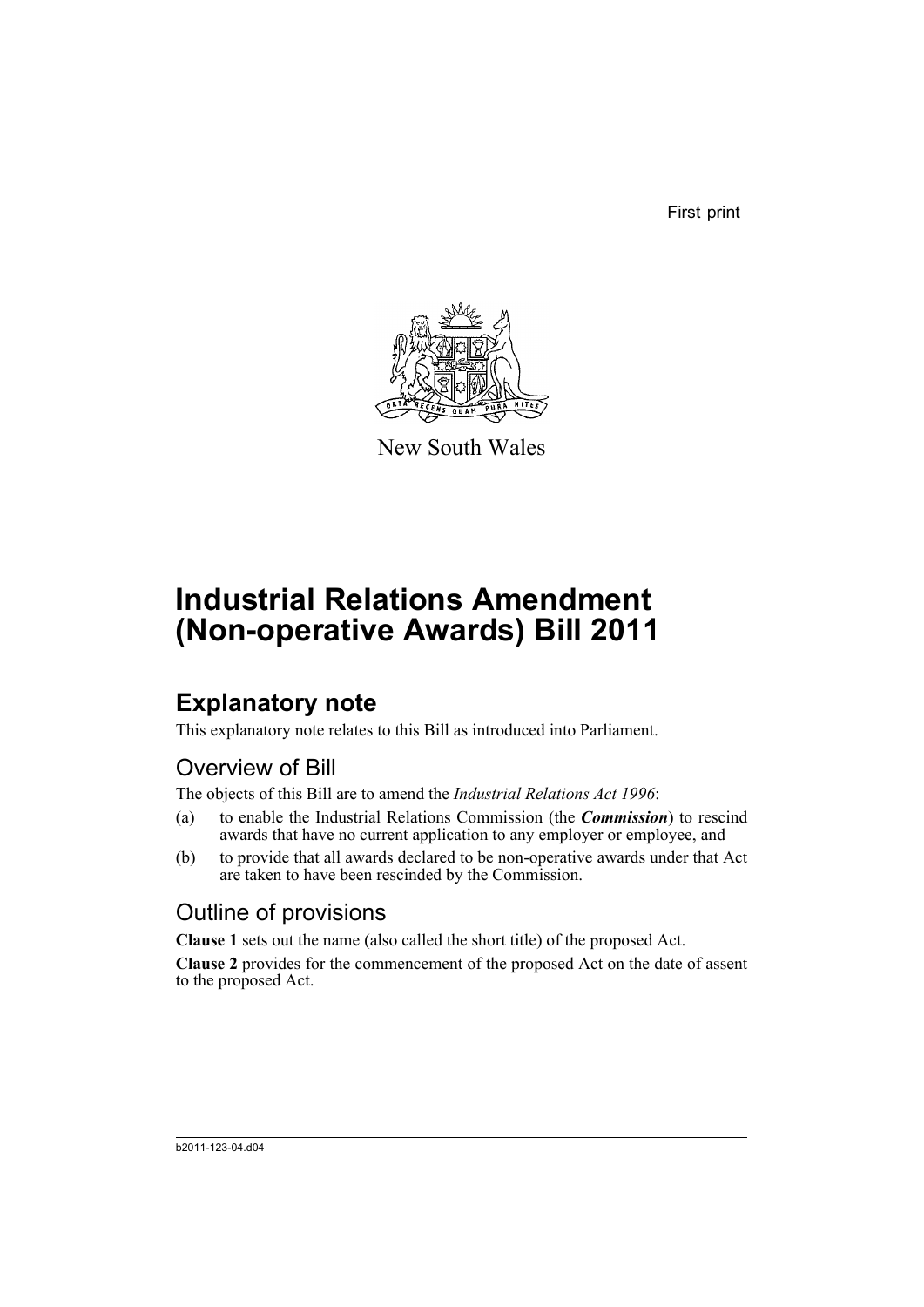Industrial Relations Amendment (Non-operative Awards) Bill 2011

Explanatory note

#### **Schedule 1 Amendment of Industrial Relations Act 1996 No 17**

**Schedule 1 [6]** enables the Commission to rescind an obsolete award or an obsolete part of an award.

**Schedule 1 [1]–[5], [7]–[9] and [13]** repeal the provisions of the Act that protect certain awards that have no current application to any employer or employee from being rescinded by the Commission and require the Commission to review and keep a register of such awards.

**Schedule 1 [10]** enables savings and transitional regulations to be made as a consequence of the proposed Act. **Schedule 1 [11] and [12]** contain specific transitional provisions that provide that all awards declared to be non-operative awards under the Act before the commencement of the proposed Act are taken to have been rescinded by the Commission.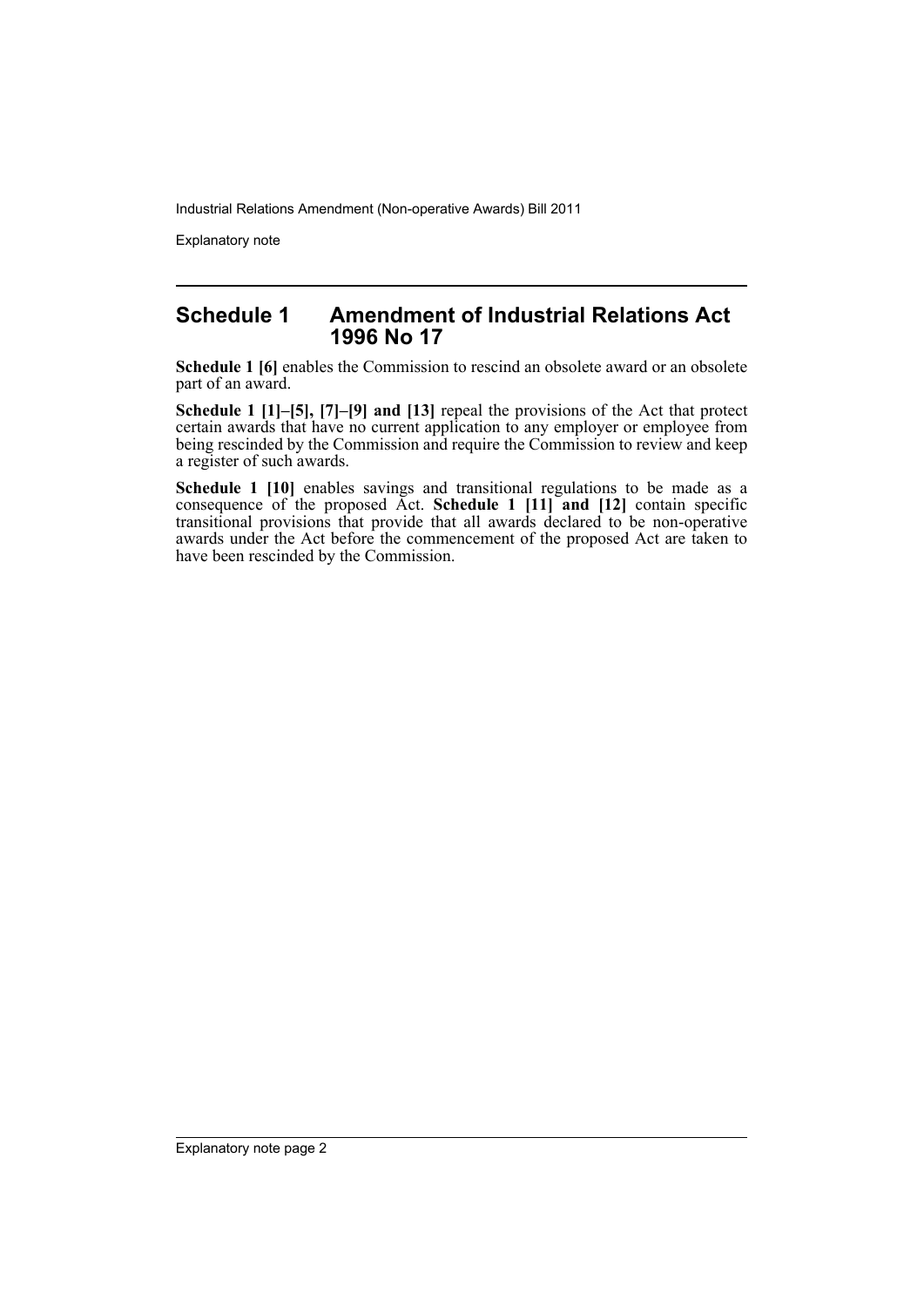First print



New South Wales

## **Industrial Relations Amendment (Non-operative Awards) Bill 2011**

### **Contents**

|                                                             | Page |
|-------------------------------------------------------------|------|
| Name of Act                                                 |      |
| 2 Commencement                                              |      |
| Schedule 1 Amendment of Industrial Relations Act 1996 No 17 | 3.   |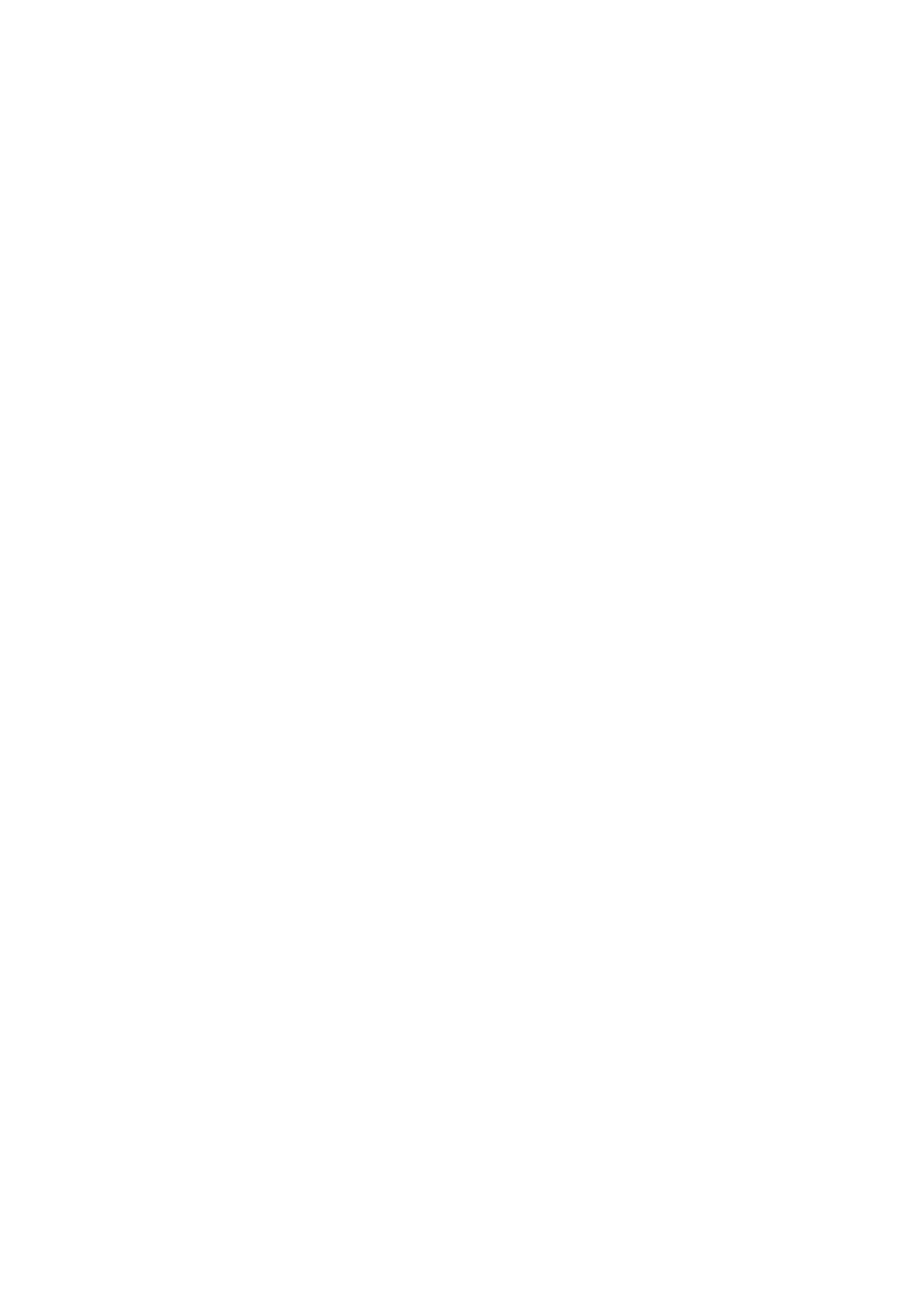

New South Wales

## **Industrial Relations Amendment (Non-operative Awards) Bill 2011**

No , 2011

#### **A Bill for**

An Act to amend the *Industrial Relations Act 1996* to enable the rescission of awards that have no current application to any employer or employee; and for other purposes.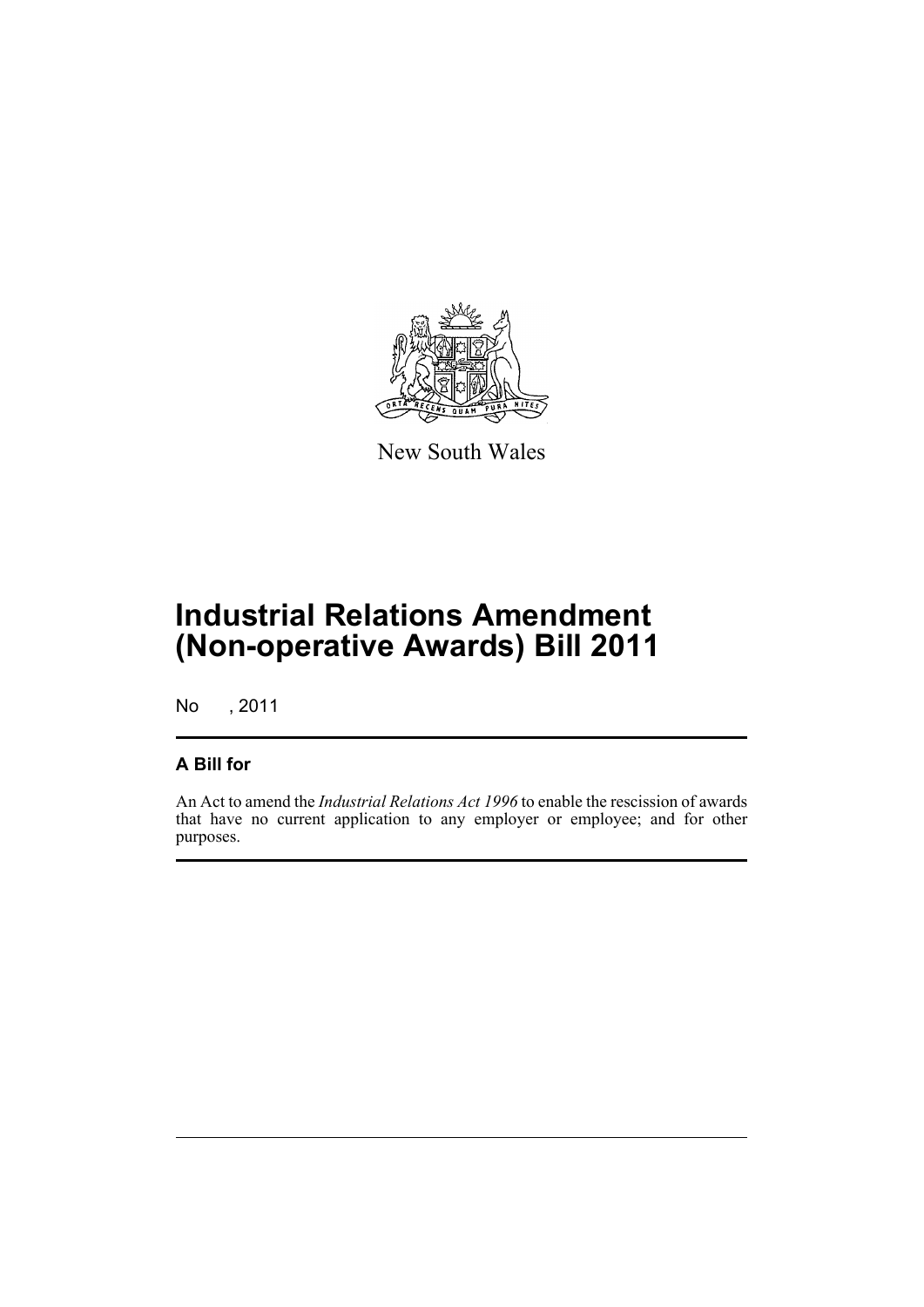<span id="page-5-1"></span><span id="page-5-0"></span>

| The Legislature of New South Wales enacts: |                                                                                             | 1                   |
|--------------------------------------------|---------------------------------------------------------------------------------------------|---------------------|
|                                            | Name of Act                                                                                 |                     |
|                                            | This Act is the <i>Industrial Relations Amendment (Non-operative</i> )<br>Awards) Act 2011. | 3<br>$\overline{4}$ |
|                                            | Commencement                                                                                | 5                   |
|                                            | This Act commences on the date of assent to this Act.                                       |                     |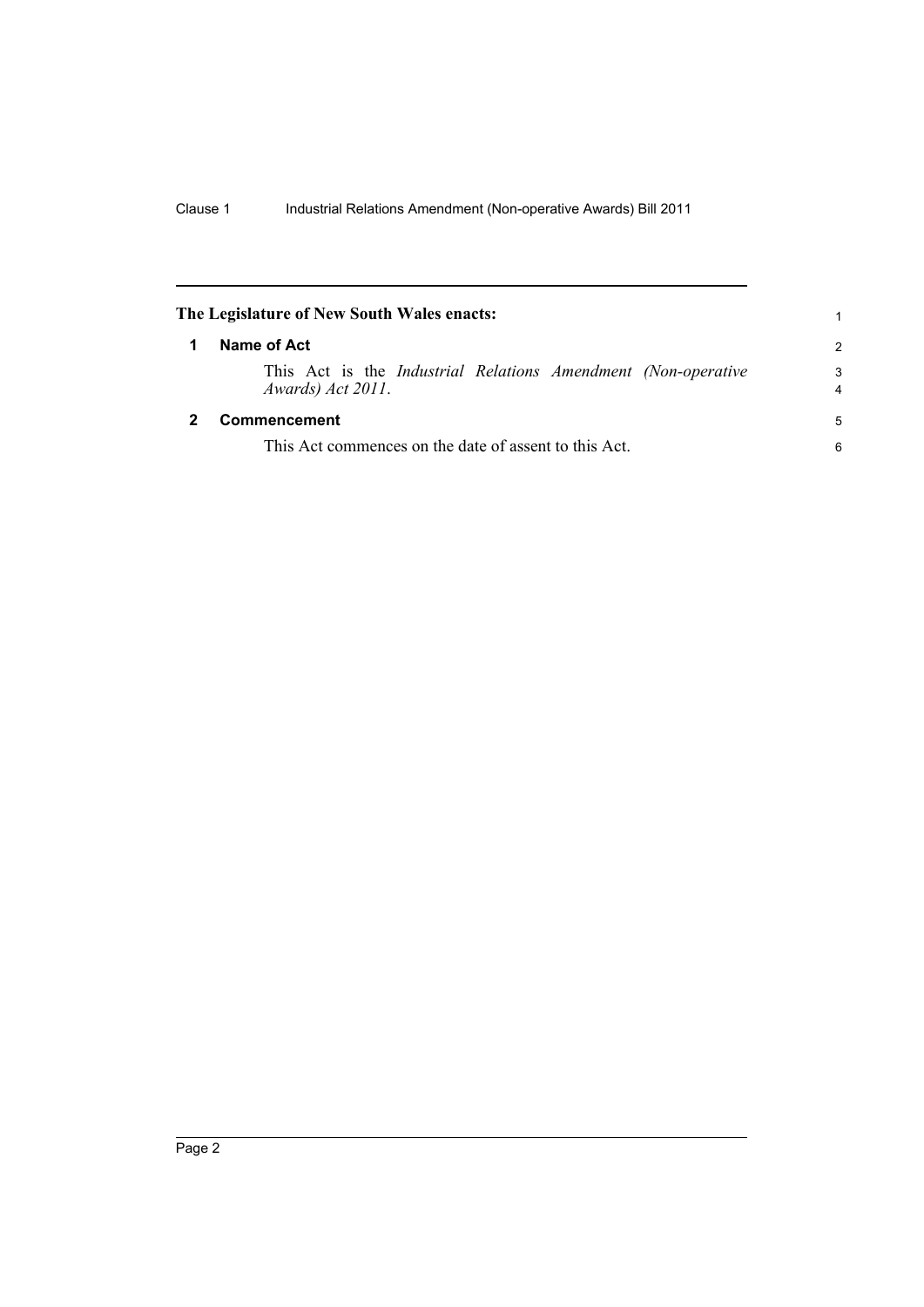Industrial Relations Amendment (Non-operative Awards) Bill 2011

Amendment of Industrial Relations Act 1996 No 17 Schedule 1

<span id="page-6-0"></span>

| <b>Schedule 1</b><br>1996 No 17 |                        | <b>Amendment of Industrial Relations Act</b>                                                                                                                                                                             | 1<br>$\overline{2}$ |
|---------------------------------|------------------------|--------------------------------------------------------------------------------------------------------------------------------------------------------------------------------------------------------------------------|---------------------|
| [1]                             |                        | Section 17 Variation or rescission of award                                                                                                                                                                              | 3                   |
|                                 | section $17(1)$ .      | Omit "(other than a non-operative award) under this section" from                                                                                                                                                        | 4<br>5              |
| [2]                             | Section 17 (1), note   |                                                                                                                                                                                                                          | 6                   |
|                                 | Omit the note.         |                                                                                                                                                                                                                          | $\overline{7}$      |
| [3]                             | Section 17 (3) and (4) |                                                                                                                                                                                                                          | 8                   |
|                                 |                        | Omit "(other than a non-operative award)" wherever occurring.                                                                                                                                                            | 9                   |
| [4]                             |                        | <b>Section 19 Review of awards</b>                                                                                                                                                                                       | 10                  |
|                                 |                        | Omit "determine whether or not an award has any current application to any<br>employer or employee" from section 19 (2).                                                                                                 | 11<br>12            |
|                                 |                        | Insert instead "rescind obsolete awards".                                                                                                                                                                                | 13                  |
| [5]                             | <b>Section 19 (6)</b>  |                                                                                                                                                                                                                          | 14                  |
|                                 |                        | Omit the subsection. Insert instead:                                                                                                                                                                                     | 15                  |
|                                 | (6)                    | The Commission is to make such changes to awards as it<br>considers necessary as a result of a review.                                                                                                                   | 16<br>17            |
| [6]                             |                        | Section 20 Consolidation of awards and rescission of obsolete awards                                                                                                                                                     | 18                  |
|                                 |                        | Omit section 20 (2). Insert instead:                                                                                                                                                                                     | 19                  |
|                                 | (2)                    | The Commission may rescind an obsolete award or an obsolete<br>part of an award, whether or not in connection with the<br>consolidation of awards.                                                                       | 20<br>21<br>22      |
| [7]                             |                        | <b>Section 20A Non-operative awards</b>                                                                                                                                                                                  | 23                  |
|                                 | Omit the section.      |                                                                                                                                                                                                                          | 24                  |
| [8]                             |                        | Section 52 Variation of awards and other orders on adoption of National<br>decisions or making of State decisions                                                                                                        | 25<br>26            |
|                                 |                        | Omit "(other than non-operative awards)" from section 52 (1).                                                                                                                                                            | 27                  |
| [9]                             | <b>Section 52 (2)</b>  |                                                                                                                                                                                                                          | 28                  |
|                                 |                        | Omit the subsection. Insert instead:                                                                                                                                                                                     | 29                  |
|                                 |                        | Note. The adoption of a National decision or the making of a State<br>decision enables the variation of an award to give effect to the decision<br>without the concurrence of the parties to the award (see section 17). | 30<br>31<br>32      |